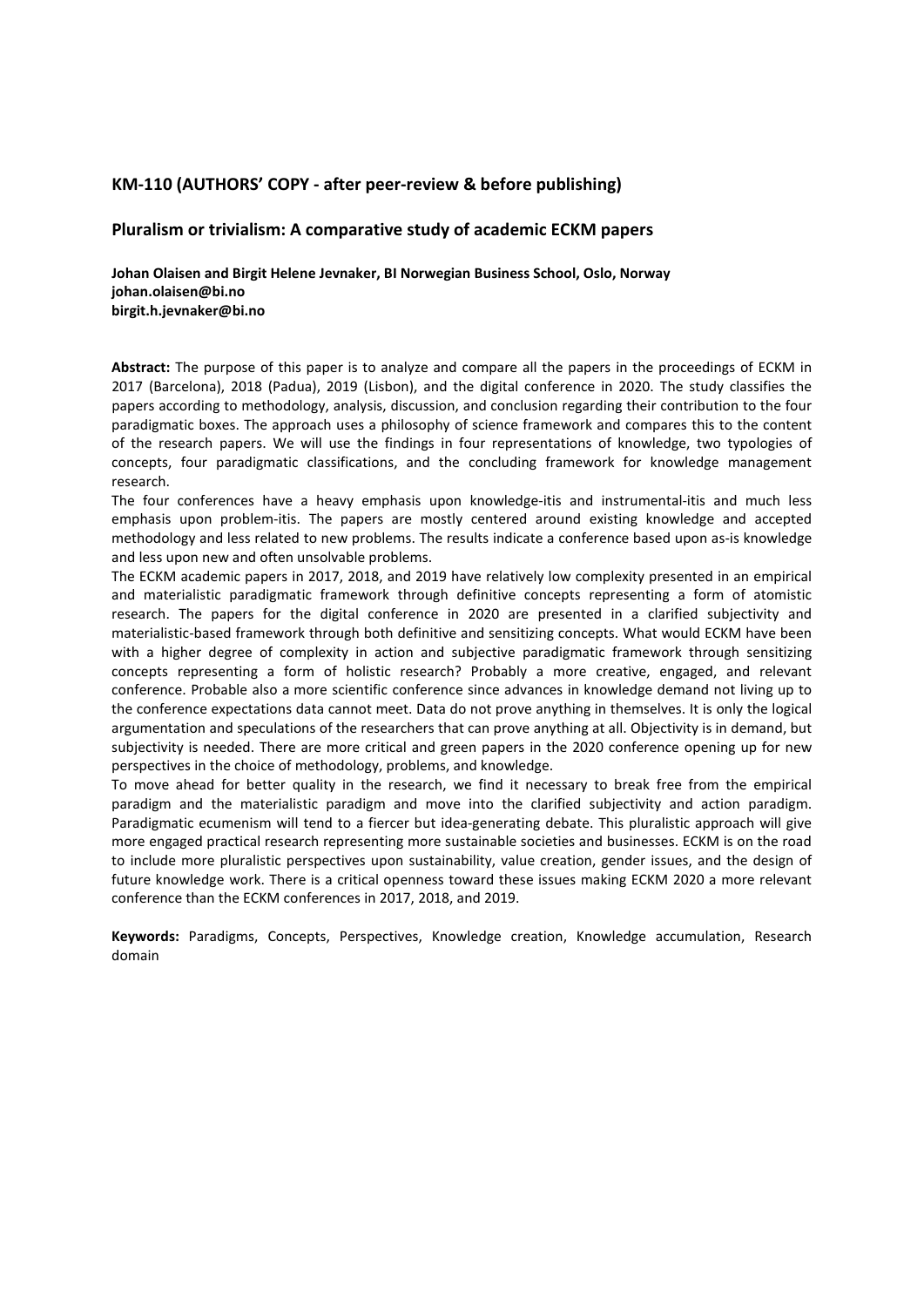#### **1.Introduction**

Tornebohm (1983) conceives social science as a sequence of partly cumulative and partly non-cumulative transformations of knowledge (K), problems (P), and instruments(I). Tornebohm (1983) argued that if the sciences and social sciences are going to progress, there has to be a balance between K, P, and I. An overemphasis on any of them will hinder a free scientific discourse and, by that, the development of any scientific field. For instance, a central notion from the compound (K1, P1, I 1) to (K2, P1, I2) occurs when the problems P1 are solved to increase the stock of knowledge from K1 to K2. In the problem-solving process, new instruments may be developed or borrowed from other disciplines, at this moment changing I1 to I2. If one of the three aspects is allowed to dominate the other two, the discipline becomes less relevant. Overemphasis on knowledge ("knowledge-itis") may result in empirically empty structures irrelevant to the problems. Empty content structures are the case for business school research in general (VendeVen 2007, Olaisen and Revang 2017), where business schools are producing more and "better" research than ever, but the practical business world finds the study results less relevant than ever. Preoccupation with problems ("problem-itis") may mean shallow pragmatism and conceptual malnutrition. Finally, too much attention to instruments ("instrumentitis") may erode the substantive core. The focus of the studies is how to practice the research methodology in itself. The researchers end up testing themselves if they can master the instruments and not the theories. Tornebohm (1983) identifies these imbalances in the researcher's orientation as lacking commonly agreedupon perspectives and something less than social science and something more than fiction. Kuhn identifies it as a pre-scientific situation where any discipline might remain until the discipline dies or advances a new paradigm.

The initial KPI maps the aspect of interest (in this case, feature of knowledge structures or processes). The KPI compound in this process filters through what is called the "researchers orientation and worldview" or perspectives in Tornebohm's words (1983) or paradigms in Kuhn's words (1970) or research domains in Olaisen's words (1985). These authors are all referring to the fact that there are alternative ways of approaching the social sciences and, by that also knowledge management research. The aspects studied are not given once and for all. New knowledge widens the boundaries, as might happen after the broadening of the knowledge management research. Thornebohm's idea is that pluralism is needed in any discipline to get an accumulation of knowledge, and if this pluralism is lacking over time, any discipline will erode and be a form of mechanistic puzzle-solving of more and more irrelevant problems. The relevance will be found in other disciplines replacing a discipline over time. Kuhn (1970) defined this as normal science activities where the scientists agree upon good science reproducing noticeable results in quasi-scientific ways to gain respect within a smaller and smaller circle.

Galtung's (1972) idea was to identify four ways of approaching the social sciences in a triangle of theory, data, and values:

- (1) Empiricism is what we are presenting true or false (if true consonance if false dissonance)
- (2) Criticism is what we are presenting acceptable or not acceptable (if acceptable consonance if not acceptable dissonance)
- (3) Constructivism is what we are presenting adequate or inadequate (if adequate consonance if not adequate dissonance)
- (4) Pluralism a triangulation of empiricism, criticism, and constructivism (if congruence consonance if not congruence dissonance)

Galtung (1972) assumes that a common goal of all social sciences is to establish what are called sentences dichotomizing their "world space" by including some defining the empirical world by including some "world points" and excluding others. Hence, data sentences explain the empirical world by including what they observe and eliminate what they do not see or imagine. Theory-sentences (hypotheses or propositions), on the other hand, define the foreseen world, including aspects that are predicted by the underlying theory.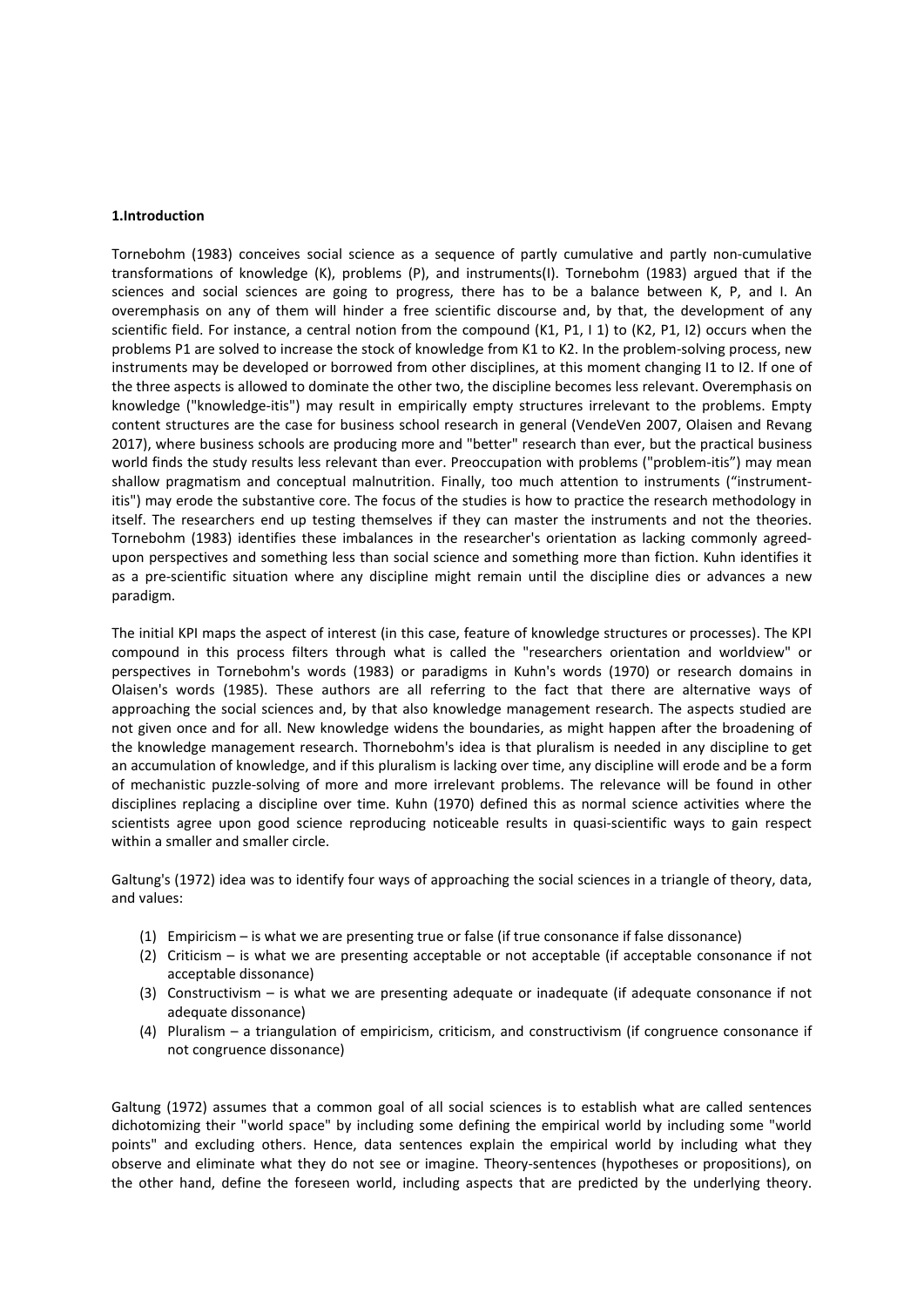Finally, value sentences refer to the preferred world, including what is accepted and excluding what is rejected. Galtung's idea was that all the social sciences could be analyzed according to this framework. Our research paper is the first time Galtung's and Tornebohm's approaches are used analyzing a research discipline.

Blumer (1969) argued that research concepts in any social sciences might be divided into definitive concepts and sensitizing concepts. The concepts have an essential role in any scientific inquiry. They are usually the anchor point in the interpretation of findings.

The purpose of the definitive concept is to:

Describe-Explain-Predict and Control and Rule (A definitive and objective process). Bunge (1967) named this process "the process of all serious systematic research."

The sensitizing concepts have another purpose:

Describe-Explore-Reflect-Participate and Change (A subjective and relative process). Glaser and Strauss (1967) named this process "Grounded-theory-research."

Olaisen (1985) divided any kind of knowledge into four types of knowledge:

- (1) What we know defining
- (2) What we do not know implying
- (3) What we do not know that we know as a part of
- (4) What we do not know that we do not know

According to Olaisen, to get a scientific, intuitive, and creative movement between these four types of knowledge to represent the essence of representable and non-representable knowing modes in any science and social science.

Olaisen (1985) divided the social sciences into four paradigms in a quadrate of harmony versus conflict and objectivity versus subjectivity:

- (1) The empirical paradigm
- (2) The materialistic political paradigm
- (3) The clarified subjective paradigm
- (4) The action paradigm

According to Olaisen, any social science paper could be placed within these four paradigms. These are the five scientific philosophy frameworks used as analytical tools for analyzing academic papers.

### 2. **Methodology**

This paper aims to analyze and compare all the papers in the proceedings of ECKM in 2017, 2018, 2019, and 2020. A total of 430 double-blind reviewed academic papers within a framework of 5000 words for each paper. The approach uses a philosophy of science framework and compares this to the content of the research papers.

We have used five philosophy of science frameworks to analyze all the papers:

- (1) Tornebohm's knowledge, problem, and instrument description (1983)
- (2) Galtung's scientific perspective triangle (1972)
- (3) Olaisen's four kinds of knowledge identification (1985)
- (4) Blumer's two kinds of scientific concepts (1969)
- (5) Olaisen's four kinds of paradigms identification (1985)

This paper has combined (4) and (5) a pluralistic proposal for future progress for knowledge management research.

Each paper has been classified according to: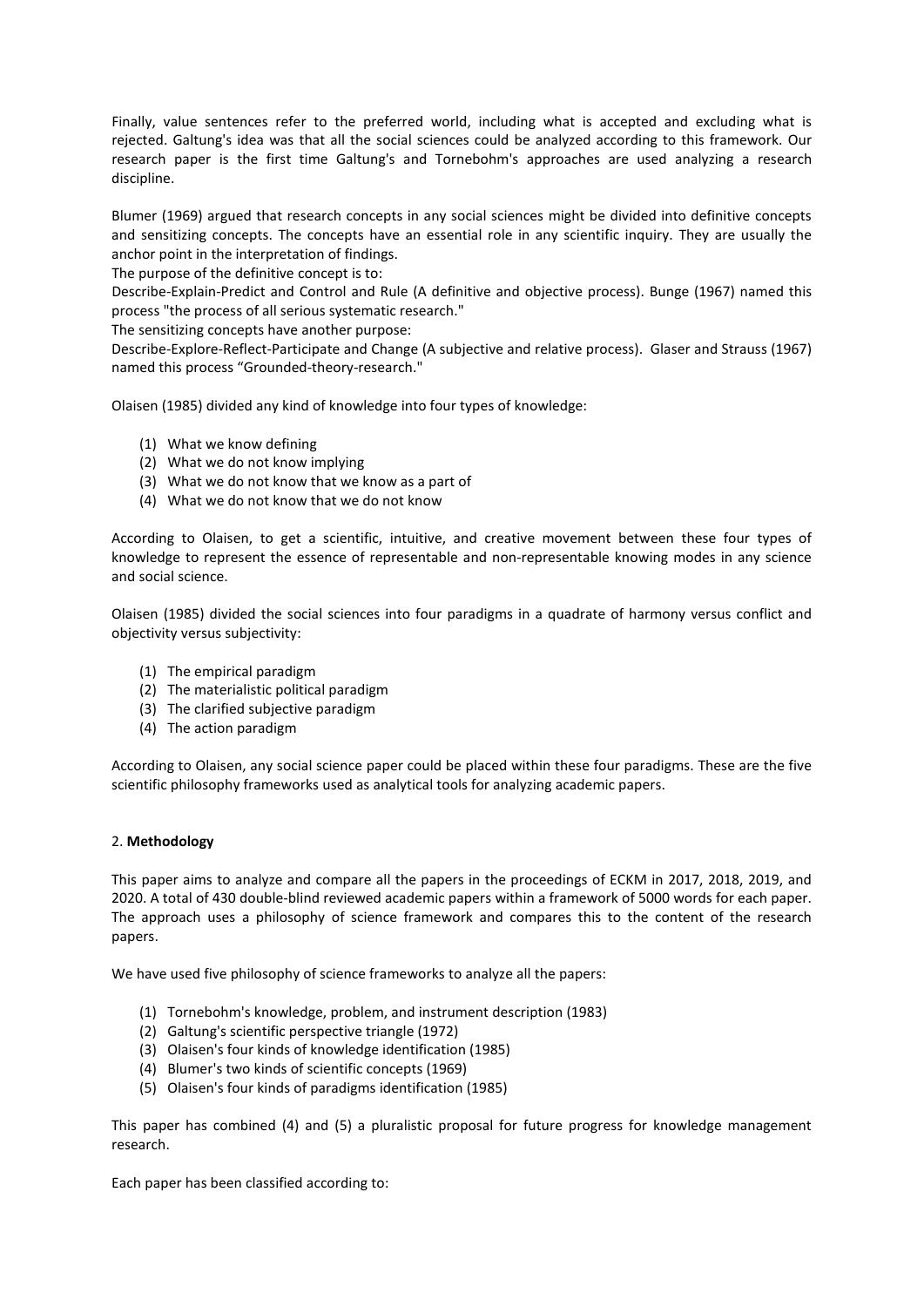- (1) Problem
- (2) Methodology
- (3) Theoretical foundation
- (4) Propositions or hypotheses
- (5) Analyze
- (6) Discussion of results
- (7) Conclusions
- (8) Theoretical and practical implications

For each academic paper, a decision has been made for each of the five frameworks according to which format the paper fits within. The decision is based upon the reading of the paper. For two-thirds of the papers, the decision of placing them into a category was clear. For one-third of the papers, we had to make a subjective decision for which category we placed them within. The decision is based upon our notes from each paper, and if in doubt, we have reread the paper.

### **3. Knowledge-itis, instrument-itis and problem-itis**

The papers are suffering from "instrument-itis" and to some extent from "knowledge-itis," but they are indeed not suffering from "problem-itis." Problem-oriented research is demanding and requires systematic and logical argumentation (Lawrence 1992). Problem-orientated research might be a weakness for knowledge management researchers. The researchers do the statistical tests well, and the researchers present the data in "nice" total packages as a form of scholarly truth. However, very few results conflict with existing results or anything. 2 of 3 hypotheses are found to be correct, and 1 of 3 hypotheses is incorrect. There are many similar hypotheses/propositions (54%) in papers dealing with knowledge sharing and knowledge management, while 61% reach the same result and 39% reach a different result for similar propositions and hypotheses. The Popperian falsification process (1973) is used for both explicit and tacit knowledge processes even if 82% in 2017, 84% in 2018, 83% in 2019, and 68% of the papers in 2020 do not make any distinction between tacit and explicit knowledge processes. The unableness to distinguish between tacit and explicit knowledge might represent a lack of theoretical sophistication. Two-thirds of the papers lack a definition of knowledge, information, management, leadership, or the situations these concepts are used within. The lack of definitions presents a kind of storytelling where a story exemplified with statistics is told. The scholarly and scientific storytelling is what Kuhn (1970) defined as a pre-scientific situation where anything might be equal in importance or what Popper (1973) described as the situation for psychology as a field. Kuhn (1970) called this "something less than research." The lack of problem-itis makes it challenging to make progress and accumulate knowledge; as Nonaka (2018) noted that there had not been any progress about the understanding and performance of tacit knowledge.

More than 60% of the papers write about the need for new ways of knowledge leadership, knowledge management, and knowledge organizing. The papers, however, are centered around traditional leadership, management, and organization issues. The papers label and marketing are proposing new ways of leadership, management, and organizing, but they do neither define the situation today than the situation tomorrow nor how we will take us for tomorrow. The papers are promising the "promised land," but in the end, tomorrow's management is the same as today's management. The papers' problems are centered around solvable matters and very seldom if anytime, related to unsolvable problems. We define such "instrument-itis" and "knowledgeitis" in knowledge management research as a misdirecting striving for respectability. Forty of 430 papers (9.3%) discuss our ecological systems' problems and what we need to do to solve the climate crisis through sustainable businesses. These green ecological papers ask several questions they cannot answer and are thus speculative and are all conceptual papers without any empirical basis. The 2020 conference doubled the number of such papers and increased the conference's relevance for our actual and future business situation.

### **4.The aspects of the world studied**

 We are making a distinction between four areas of knowledge in management research: "What we know" (1), "What we know that we don't know" (2) and "What we don't know that we know (3) and What we don't know that we don't know" (4). Area (1) will define the area (2), while there will be a misinterpretation and bias towards the area (3) and area (4).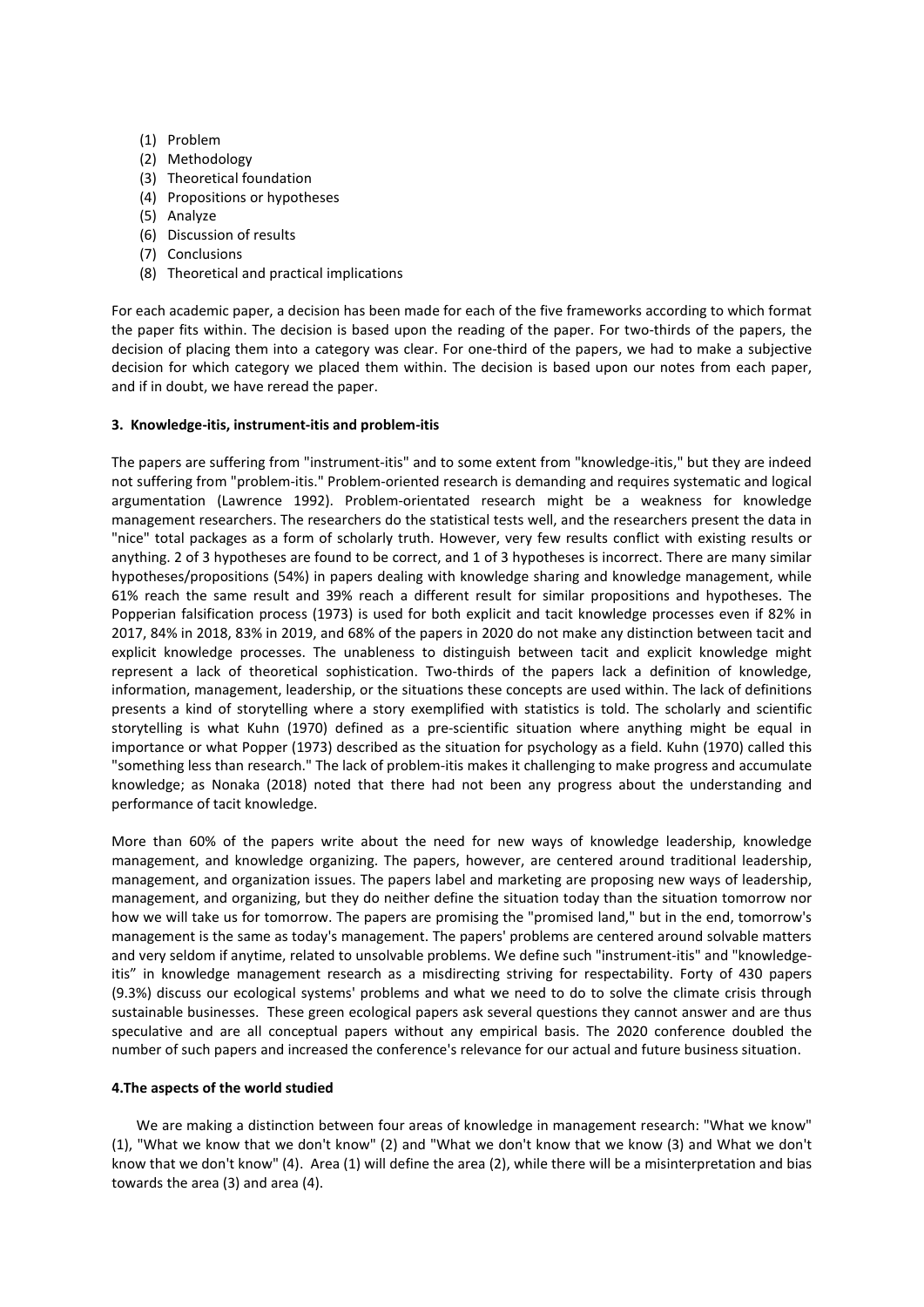| (1) WHAT<br>WE<br>KNOW                    | (4)WHAT<br>WЕ<br>DON'T<br>KNOW<br>THAT<br>WЕ<br>DON'T<br><b>KNOW</b> |
|-------------------------------------------|----------------------------------------------------------------------|
| (2) WHAT WE<br>DON'T<br>KNOW              |                                                                      |
| (3) WHAT WE<br>DON'T KNOW<br>THAT WE KNOW |                                                                      |

Figure 1 Knowledge representations (Olaisen 1985)

For areas (3) and areas (4), will imagination and intuition be necessary for the creativity needed to make a scientific movement in knowledge management in zone 3 and 4? If we expand only into area two, it will be somewhat limited knowledge research emphasizing instruments and knowledge while the problems will be defined by what we know.

If we want to move between area one and two, the logical, empirical studies ("secure and clean studies") will be ideal, but the source of bias and misinterpretations start as soon as we move into what we do not know anything experienced. We will here begin to involve imagination and intuition. Experience-based intuition is the start point of any essential research effort, while the movement from area one to area two is only instrumental puzzle-solving, most often without any knowledge accumulation (Minzberg 1979, Morgan 1980). The way to improve our technique is not to attempt to analyze things into their elements, reduce them to measure and determine functional relations, and educate and train our intuitive powers (Knight 1936). If our role is only to produce some publishable or travelable research, then we are reduced to mechanic puzzlesolving, demonstrating that we can master the techniques we were learning in our Ph. D's. Between 80 and 90% of the research papers represent this kind of mechanic puzzle solving (Morgan 1980). We are sending out a questionnaire to a large sample getting a response rate of 5-20% applying statistics and getting a classification of research results in nice tables, diagrams, and figures, getting more of the same trivial already known knowledge. The 2020 papers are slightly more based upon qualitative in-depth interviews, constructed datasets from several studies, and theoretical foundations.

### **5. Scientific orientations**

Galtung (1972) assumes that a common goal of all social sciences is to establish what are called sentences dichotomizing their "world space" by including some defining the empirical world by including some "world points" and excluding others. Hence, data sentences explain the empirical world by including what is observed and excluding what is non-observed. Theory-sentences (hypotheses or propositions), on the other hand, define the foreseen world, including aspects that are predicted by the underlying theory. Finally, value sentences refer to the preferred world, including what is accepted and excluding what is rejected. Most of the papers (65%) in 2017, 63% in 2018, 61% in 2019, and 52% in 2020 do not develop hypotheses but only describe the theory's findings without concluding them into hypotheses for testing (Bunge 1967). However, the research compares data sentences with theory sentences without using Popper's falsification principle (Popper 1972). Dissonance does not produce new theory sentences, while a consonance occurs in noting that the research results are in line with mainstream knowledge management research. Criticism is the type of scientific activity where data sentences are confronted with value sentences. By the tenets of this orientation, consonance is created by producing new data sentences by changing reality into an acceptable condition. Criticism is not a large part of the ECKM 2017, 2018, 2019, and 2020 papers (15% versus 16% versus 18% versus 23%). The trend is towards more criticism-based papers. Criticism is needed through values, speculations, and ad hoc methods to advance a field even if the validity and reliability are low.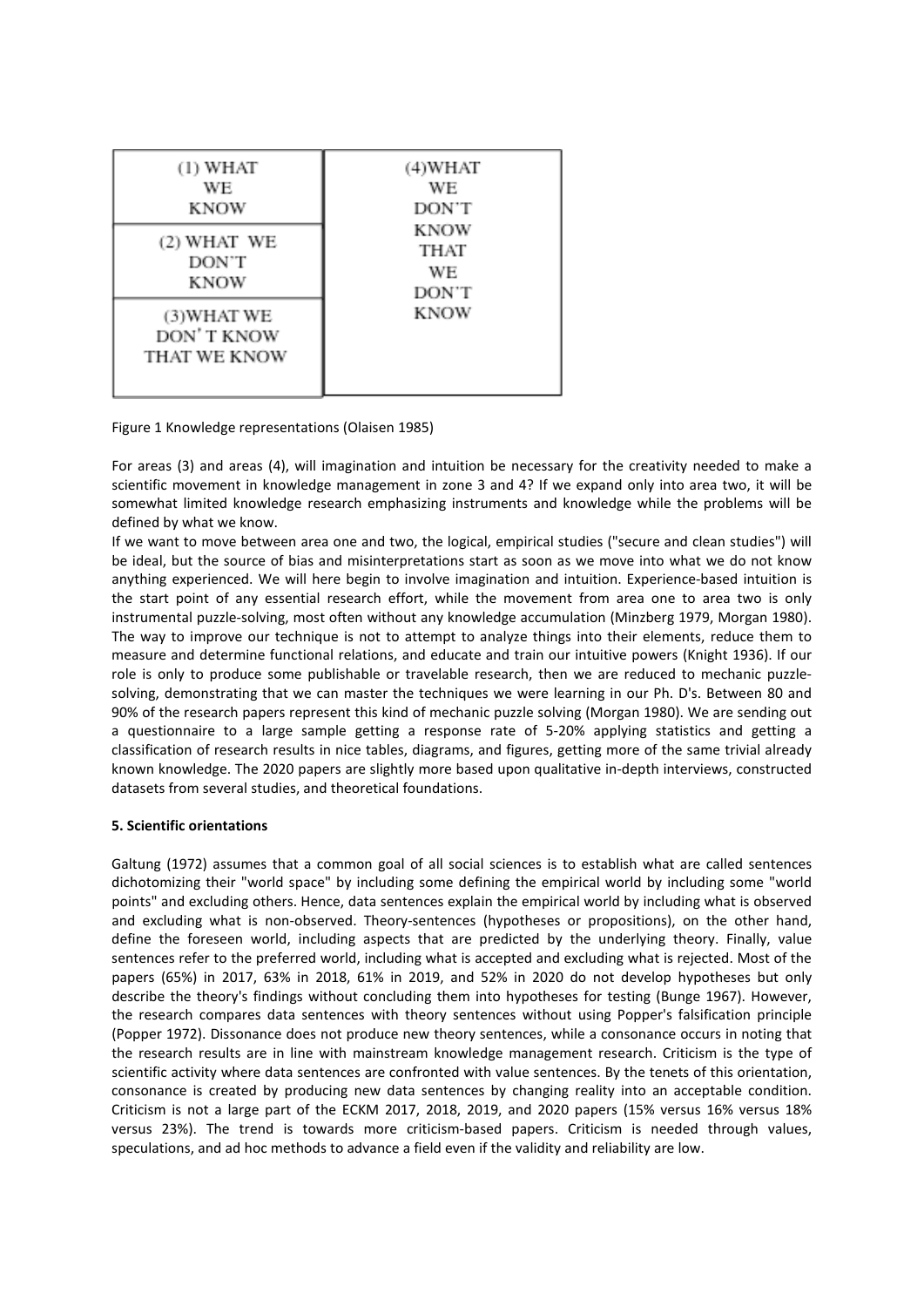Constructivism implies comparing theory sentences with value sentences to see to what extent the foreseen world is also the preferred world. Consonance refers to what is adequate and dissonance to what is inadequate. In dissonance, theory and value sentences are about equal in priority, and both might be changed in knowledge management research. Constructivism represents 20% of the papers, increasing from 15% in 2017 to 25% in 2020. The business reality is today complex and global. A combination of the understanding of both wholisms and atomisms is needed in a good research strategy (Minzberg 1979) and actionable puzzle solving (Morgan 1980). Imagination and intuition are required for this process (Bunge 1967, Alvesson and Skjoldberg 2009). The intuitive powers seem to be less trained among the ECKM researchers.

Intuition, imagination, and creativity are needed to handle a high degree of complexity like scenarios for the business future or the green environmental future. Such complex scenarios are only handled in 31 of the papers (7%), where both criticism and constructivism are handled simultaneously to develop what is acceptable and not acceptable for the society going on with what is further adequate and inadequate for the businesses. The distinction between what is acceptable and what is adequate might, as a result, give us a greener, more innovative, and safer world where businesses and societies walk hand-in-hand. The paradigmatic perspective change results in more subjective and actionable research for a better future, missed in the ECKM 2017,2018 and 2019 papers while increasing in the 2020 papers. Also missed is what kind of leadership will take us into a more responsible, sustainable world. The knowledge management papers represent the status quo and the existing business elite. We have to ask the question of what is acceptable and what is not acceptable. We have to construct our data for this purpose since data in itself does not prove anything. It is only our argumentation that can prove anything. We need constructivism, where we ask what is adequate and what is inadequate for a sustainable future.



Figure 2 Empiricism, criticism and constructivism

### **6. The rise and fall of paradigms**

The essence of Kuhn's position (1970) is that paradigms serve a normative and conserving function. When a standard prevails in a discipline, "normal" science practice evolves as the puzzle-solving activity. During normal science, the scientific community works under the assumption that "it knows what the world is like," and is prepared to defend this assumption "at any cost." (Kuhn 1970: 5). Very often, normal science suppresses "major novelties, conceptual or phenomenal" (Kuhn 1970:36). Thus scientists are only preoccupied with solving problems/puzzles according to accepted specific rules according to the traditional viewpoint or preconception. With such anomalies built up and scientists losing faith, the field enters the crisis stage.

Kuhn writes that "there can be a sort of scientific research without paradigms, schools, perspectives"… (1970:11), in such research "… though the field's practitioners were scientists, the new findings of their activity were something less than science or social science" (1970:13). He further notes that "… every individual researcher starts over again from the beginning" (1970: 13), that some competing schools are directing their publications where they may be published, and a continued discussion over the same fundamentals and no scientific progress is made at all" (1970: 159).

We may sum up Kuhn (1970) in this way:

1. Only readily available facts are collected.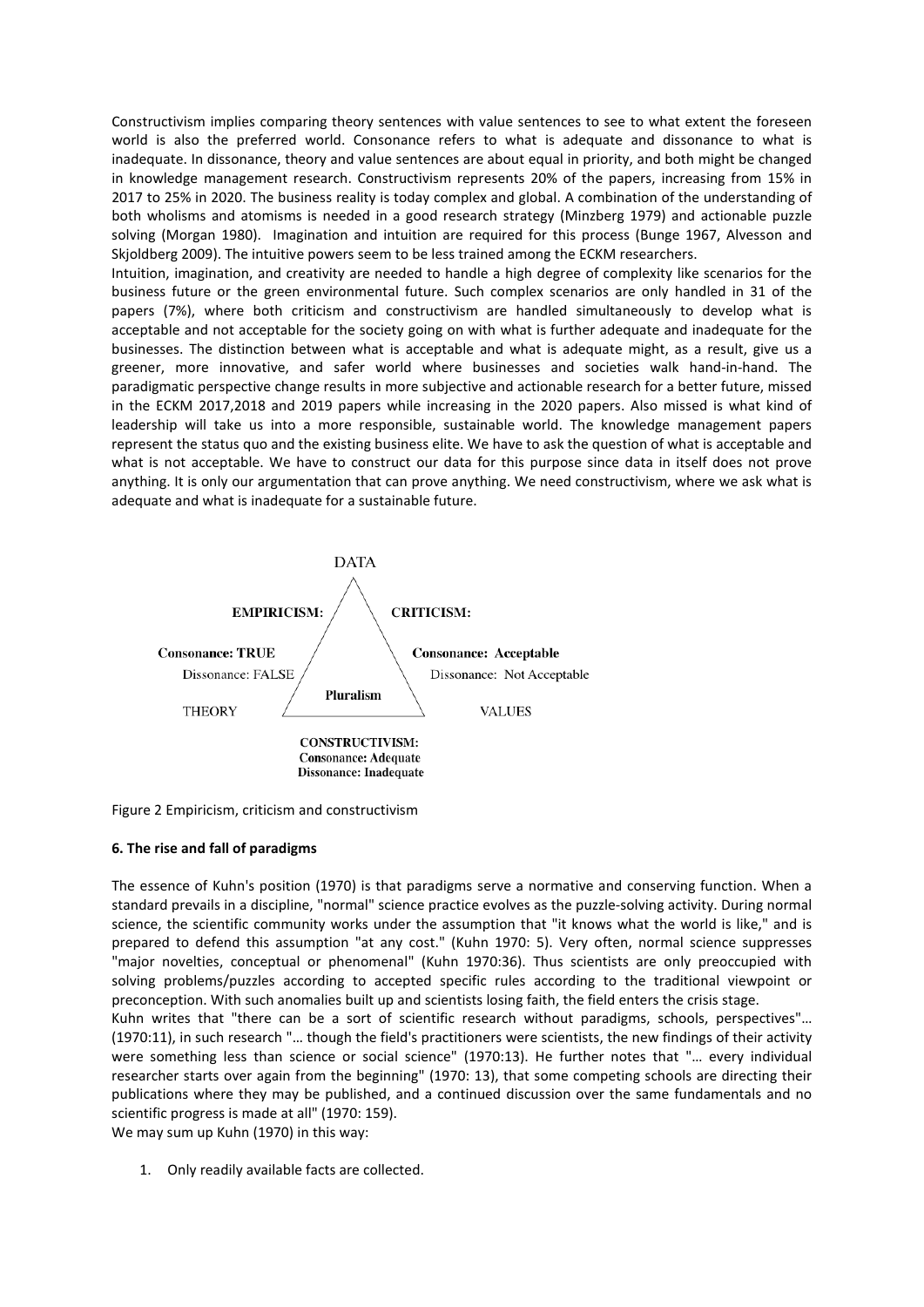- 2. At this stage, all facts seem equally relevant.
- 3. The instruments are overemphasized and often presented in "quasi-fanciful" ways to get "false" respect.

If we look at knowledge management research at ECKM, we conclude that this is the situation for more than 80% of the papers. The 2020 papers were more scientific than 2017, 2018, and 2019 papers – 71% versus 83%. There is in 2020 progress in making knowledge management more scientific and robust. We found that Kuhn's description fit the situation in knowledge management research well. It looks like every researcher starts over again from the beginning was easily collected survey, and case data are assembled and presented in fancy scientific ways. The papers in 2020 (21%) upon sustainable businesses, greener businesses and societies, and the future of knowledge work represent a positive change.

For Feyerabend (1974), this was the management literature situation where one case description follows the other case report without knowledge accumulation. According to Feyerabend, this is a storytelling tradition where the marketplace gives new stories all the time. The faster the marketplace develops, the more the researchers will be in dissonance with the market. According to Feyerabend (1987), they will produce more and more "hard science" stories without basis in reality, but with a kind of basics in business schools further and further from the firm itself. The businesses themselves will find the highest-rated research less and less relevant (Van-de-Ven 2012, Olaisen and Revang 2017). The ruling group in business schools is its exclusive audience and often behaves like a mob against revolutionary thoughts. The group is dogmatic, authoritarian, and narrow-minded. They represent groupthink. The mind is, in other words, temporarily closed. The highest aim is to control the field and the rules for the accepted puzzle-solving activity. The rules of the puzzle-solving activity become the most crucial issue. There is a Matthew effect in work – those who do it the most accepted way shall get more, and those who do not do it the accepted way shall not be published or getting tenure (Merton 1968). Most researchers in knowledge research are trained in Ph. D. programs with an emphasis on empirical studies. They know that to get papers accepted, they have to follow the "correct" researchers, have a representative sample, and use a proper statistical package to prove their results and end up with decent results or a proposal for another knowledge framework. The papers in 2020 on sustainability, gender equality, and new professional working forms 2020 opened up perhaps for a new generation of critical business and societal researchers at ECKM.

### **7. Alternative concepts**

The concepts have an essential role in any scientific inquiry. They are usually the anchor point in the interpretation of findings (Blumer 1969 and Baugh 1990). The concepts are the glasses we have used since we got our Ph.D.'s. We discuss two different worlds of ideas. The definitive concept is based on empirical data or "evidence" and often searches for causal relationships.

The more definitive concepts are linked to "what we know and "what we know that we do not know, while the more sensitizing concepts will be related to "what do not know that we know and "what we do not know that we do not know." Sensitizing concepts will advise where to look and will set up and compare alternative views. They will indicate more relationships, and they will be dependent on inductive research methods and precise descriptions. Definitive concepts represent deductive quantitative research methods. For induction, the sample of 0 (imagined sample) or one might be good enough, while deduction requires large samples. Induction is closeness, while deduction is distance. Induction is participation and involvement, while we do not interfere at any price. Induction might be exploring, and actionable while deduction might be explaining without action.

In knowledge management studies, the definitive concepts are taking over the ground of the sensitizing concepts. Taking all the papers and dividing them into one of these ideas, around 65% of the studies rely on definitive deductive theories while 35% rely on inductive sensitizing concepts. In the ECKM 2020, about 55% rely upon definitive concepts while 45% rely upon inductive sensitizing concepts. The induction process described as "directions along which to look and use intuition and curiosity" instead of facts or data is less used. Intellectual curiosity might be the path to choose for creative scholars. The papers are becoming more inductive and sensitizing in the 2020 conference than the 2017, 2018, and 2019 conferences.

### **8. Alternative research paradigms**

It is here proposed to analyze knowledge management research from four main perspectives. These alternative realities are different meta-theoretical assumptions about the nature of social science. The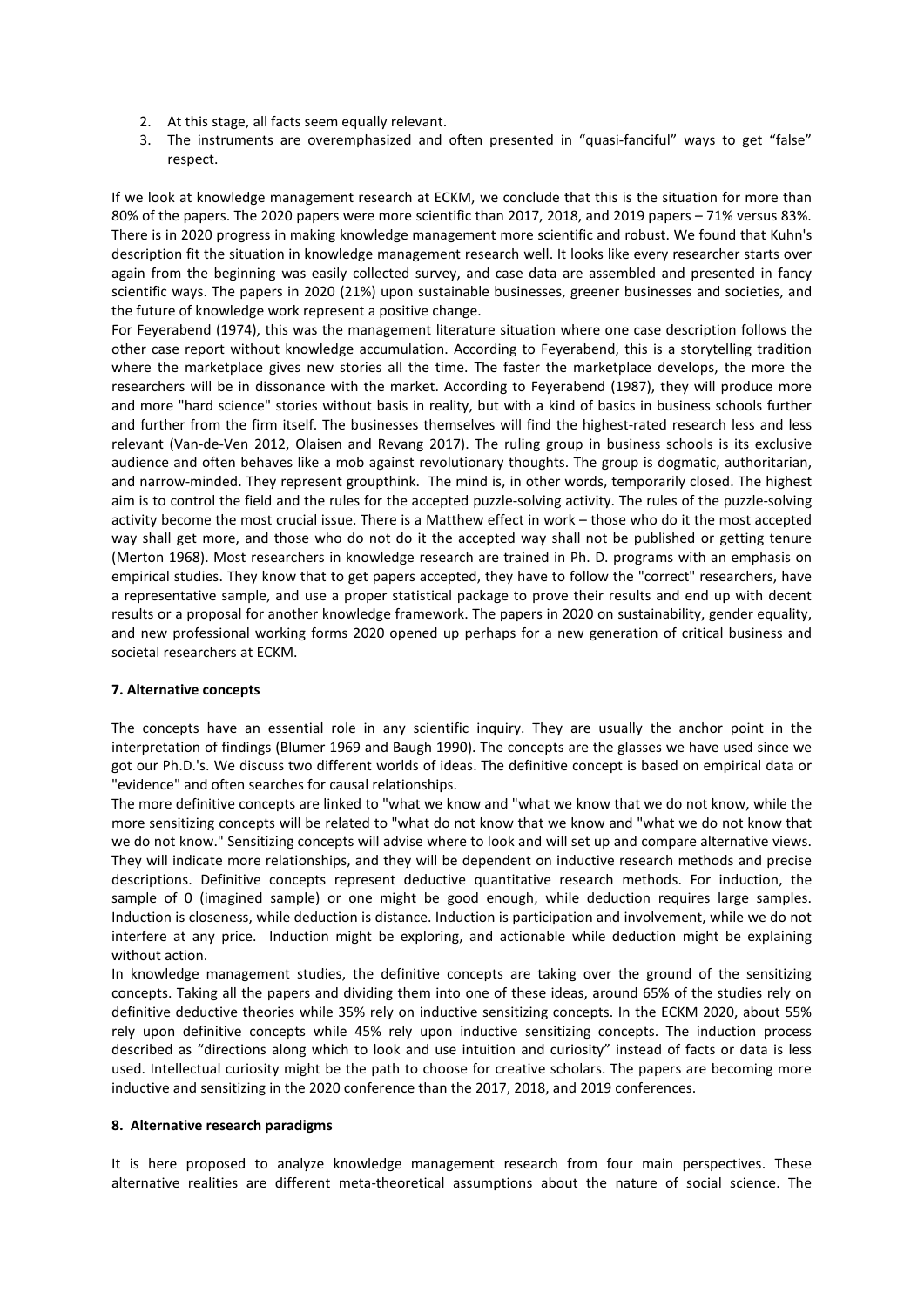empirical paradigm where its explanatory power consists of establishing causal variables between variables. The knowledge systems and the knowledge technology relations have a concrete, actual existence and systematic character producing quantitative and qualitative findings according to the need for the societies and businesses. The business world is considered primarily conflict-free and harmonious at a higher level of aggregation. 50% of the studies in 2018 versus 45% of the 2019 papers belong here compared to 38% in 2020. The trend is towards fewer empirical papers.

The materialistic political paradigm where physical events and behavior are the surface manifestations of underlying mechanisms. The materialistic paradigm relies on the assumption of predictable uniformities in the knowledge systems. The world of knowledge systems exchanges is defined by concrete, measurable, ontologically fundamental structures and the interdependencies in knowledge systems. 20 % of the studies in 2018 are here versus 21% in the 2019 conference and 16% in 2020.

The clarified subjectivity paradigm holds social reality does not exist in any concrete sense but is the product of individuals and organizations' subjective and inter-subjective experiences. According to this paradigm, knowledge behavior must be understood from the employee and organization's viewpoint rather than from the outside observer. We can only get such understanding by direct, give-and-take interaction with the employees and organizations. We can, of course, get in surveys as questionnaires, but then we are defining the questions and the business situation. 25% of the studies in 2018 are here versus 27% of the 2019 studies and 32% of the 2020 studies. The action paradigm (5% of the studies in 2018 and 7% of the studies in 2019 compared to 14% in the 2020 studies) also assumes that what passes for reality is socially determined. The move towards clarified subjective paradigms and action-based paradigms in 2020 is significant. A more sensitizing knowledge concept along subjectively chosen directions demands another kind of research paradigm. The role of knowledge research is to identify the stakeholders in the systems, their goals, interests, and power bases to describe the conflicts and contradictions of the knowledge systems and show how to emancipation, for instance, working smarter or greener. Knowledge management researchers inspired by the action paradigm are concerned with discovering how individuals can link thought and action as a means of transcending their alienation. The papers often analyze the situation where the author is a consultant, owner, or employee. The relationship to the investigated firm is close. The results are own experiences, knowledge, and attitudes from the actual situation resulting in practical and theoretical recommendations.



### **OBJECTIVITY**

**Harmony** and Conflict

Figure 3 Research paradigms

### **9. The fall of knowledge management as objective research?**

The action-driven and the clarified subjectivity paradigms represent a different degree of complexity and subjectivity. They represent both harmony and conflict. Various levels of complexity require different research paradigms; Pluralism is demanded to catch different aspects of reality. Subjectivism is necessary to capture complexity.

Consequently, we will have to define this discipline as a subjective multidiscipline, and we will have to innovate and simulate an experiment to a much higher degree. We will have to accept ad-hoc hypotheses and ad-hoc methodological solutions, and the clarified subjectivity. We need to cooperate with businesses and society to research sustainable societies and businesses supporting greener, more thoughtful, and safer solutions. A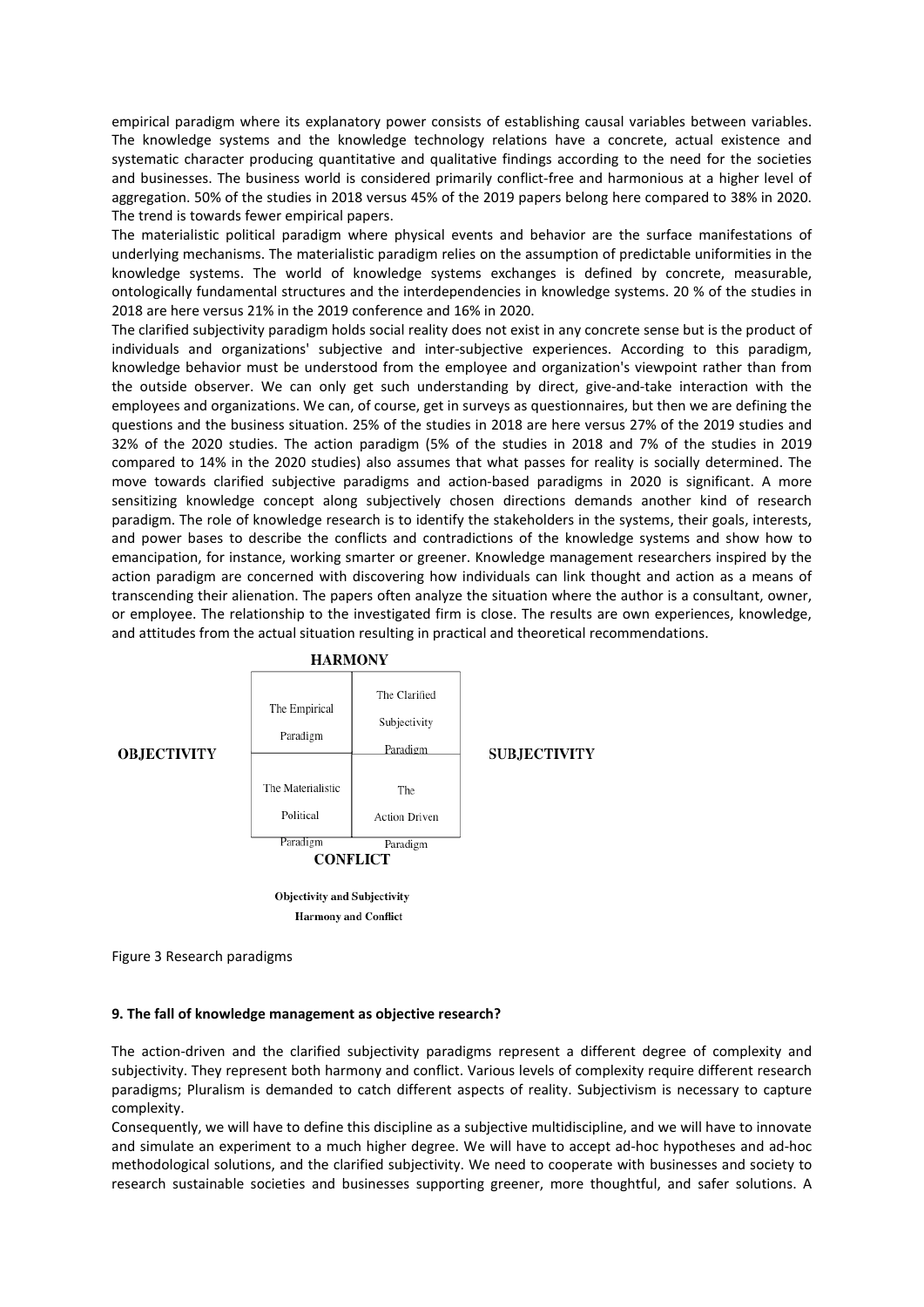more engaged knowledge management research field is needed to be a part of the sustainable, global, and digital businesses replacing traditional businesses.

Feyerabend (1974,1987) represents this anarchistic, irrational, and artistic view of science and social science. Feyerabend's reasoning can be summarized as follows. Epistemologists claim that scientists and social scientists follow specific "rational" rules in carrying out their research and that as a result of this, there is "progress." However, in reality, scientists follow "irrational" rules in any science, and there is progress. Therefore it is not needed no rules and a research strategy supporting this (Minzberg 1979).

Consequently, we will have to define this discipline as a subjective multidiscipline, and we will have to explore, innovate, simulate an experiment to a much higher degree. We need more subjectivity conflicts and minor harmony and objectivity in our research. There are leadership and organizational methodology movement towards phenomenon research taking research out of the iron jacket into a flexible and soft jacket opening up for alternative realities (Doh 2015, Schwartz and Stensaker 2014, von Krogh et al. 2012). The movement is towards action-based and clarified subjective paradigms representing instrument-itis, problem-itis, and knowledge-itis criticism and construction to grasp sustainability, gender equality, and new professional working forms.

### **10. Synthesis and conclusion**

Figure 4 presents a form of synthesis of our reflections. One of the axes represents the degree of complexity, and the other the level of subjectivity. The definitive concepts represent a small degree of subjectivity (i.e., the high degree of objectivity, if possible), while the sensitizing concepts express a high degree of subjectivity. The four paradigms might be subjective or objective. Objectivity does not exist any longer. The problematic question is: if we choose one model, will it then be possible to move on from a low degree of complexity to a higher level of complexity (i.e., can we generalize from a tiny part of reality to a more substantial portion of the reality). Are the models interchangeable? It might be impossible or desperate to move up the line from origo to a higher degree of complexity and from the top to Origo (Alvesson and Skjolberg 2009, Bunge 1967). The knowledge research reality in both sustainability and climate conflicts offers global complexity. To understand this, we have to apply subjective paradigms combined with empirical investigations for theory building (Eisenhardt and Grabner, 2007). We have to use sensitizing concepts coupled with actionable definitive ideas. We have a field like knowledge research to understand whether applying it is subjective, but it is systematic and logically rigid.